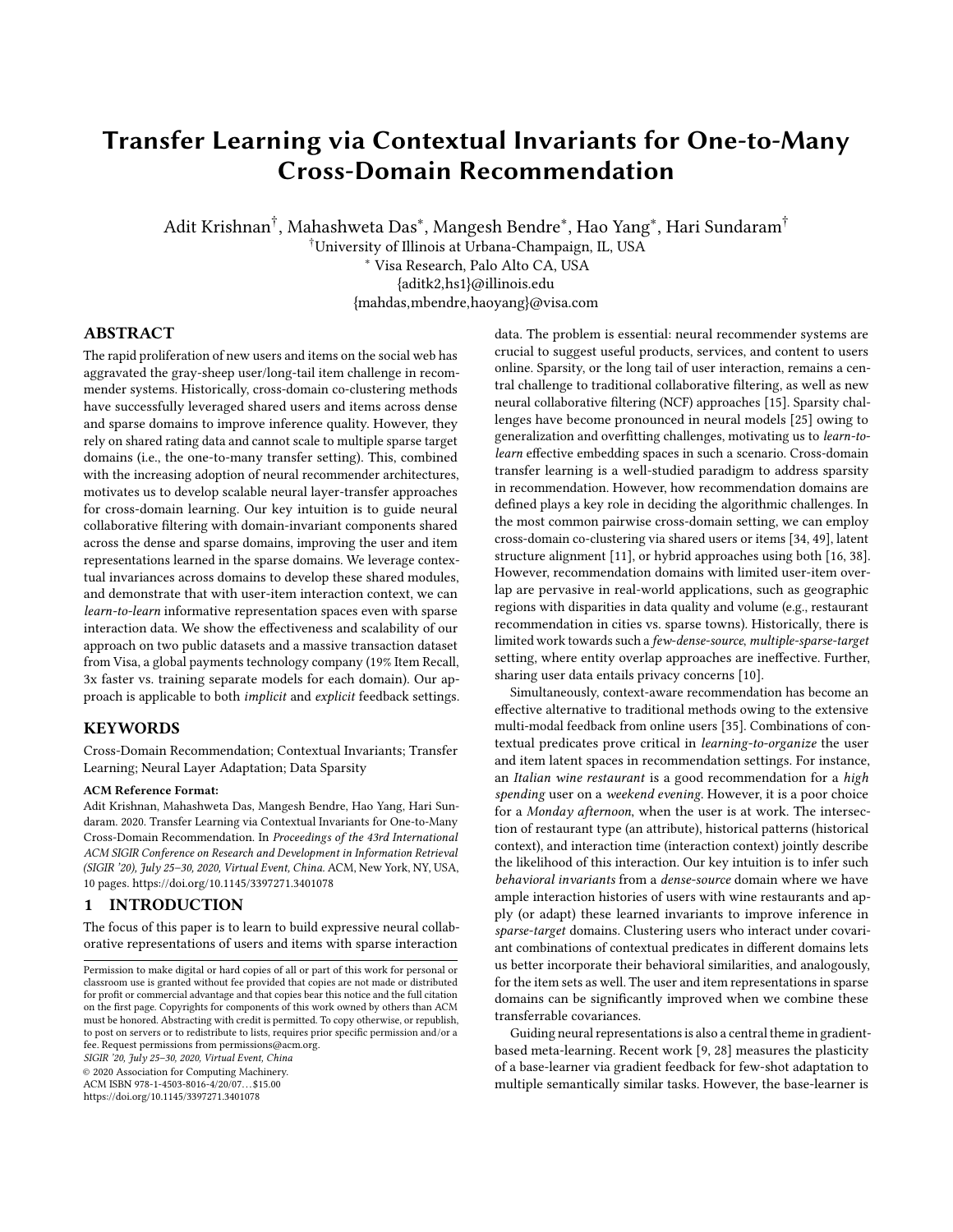often constrained to simpler architectures (such as shallow neural networks) to prevent overfitting [\[45\]](#page-9-11) and requires multi-task gradient feedback at training time [\[9\]](#page-9-9). This strategy does not scale to the embedding learning problem in NCF, especially in the many sparse-target setting.

Instead, we propose to incorporate the core strengths of metalearning and transfer learning by defining transferrable neural layers (or meta-layers) via contextual predicates, working in tandem with and guiding domain-specific representations. Further, we develop a novel adaptation approach via regularized residual learning to incorporate new target domains with minimal overheads. Only residual layers and user/item embeddings are learned in each domain while transferring meta-layers, thus also limiting sparse domain overfit. In summary, we make the following contributions:

Contextual invariants for disjoint domains: We identify the shared task of learning-to-learn NCF embeddings via cross-domain contextual invariances. We develop a novel class of pooled contextual predicates to learn descriptive representations in sparse recommendation domains without sharing users or items.

Tackling the one-dense, many-sparse scenario: Our model infers invariant contextual associations via user-item interactions in the dense source domain. Unlike gradient-based meta-learning, we do not sample all domains at train time. We show that it suffices to transfer the source layers to new target domains with an inexpensive and effective residual adaptation strategy.

Modular Architecture for Reuse: Contextual invariants describing user-item interactions are geographically and temporally invariant. Thus we can reuse our meta-layers while only updating the user and item spaces with new data, unlike black-box gradient strategies [\[9\]](#page-9-9). This also lets us embed new users and items without retraining the model from scratch.

Strong Experimental Results: We demonstrate strong experimental results with transfer between dense and sparse recommendation domains in three different datasets - (Yelp Challenge Dataset<sup>[1](#page-1-0)</sup>, Google Local Reviews<sup>[2](#page-1-1)</sup>) for benchmarking purposes and a large financial transaction dataset from Visa, a major global payments technology company. We demonstrate performance and scalability gains on multiple sparse target regions with low interaction volumes and densities by leveraging a single dense source region.

We now summarize related work, formalize our problem, describe our approach, and evaluate the proposed framework.

# 2 RELATED WORK

We briefly summarize a few related lines of work that apply to the sparse inference problem in recommendation:

Sparsity-Aware Cross-Domain Transfer: Structure transfer methods regularize the user and item subspaces via principal components [\[27,](#page-9-12) [36\]](#page-9-13), joint factorization [\[18,](#page-9-14) [30\]](#page-9-15), shared and domainspecific cluster structure [\[11,](#page-9-4) [38\]](#page-9-6) or combining prediction tasks [\[24,](#page-9-16) [42\]](#page-9-17) to map user-item preference manifolds. They explicitly map correlated cluster structures in the subspaces. Instead, co-clustering methods use user or item overlaps as anchors for sparse domain inference [\[34,](#page-9-2) [49\]](#page-9-3), or auxiliary data [\[17,](#page-9-18) [48\]](#page-9-19) or both [\[16\]](#page-9-5). It is hard

to quantify the volume of users/items or shared content for effective transfer. Further, both overlap-based methods and pairwise structure transfer do not scale to *many sparse-targets*.

Neural Layer Adaptation: A wide-array of layer-transfer and adaptation techniques use convolutional invariants on semantically related images [\[32,](#page-9-20) [44\]](#page-9-21) and graphs [\[41\]](#page-9-22). However, unlike convolutional nets, latent collaborative representations are neither interpretable nor permutation invariant [\[15,](#page-9-0) [29\]](#page-9-23). Thus it is much harder to establish principled layer-transfer methods for recommendation. We develop our model architecture via novel contextual invariants to enable cross-domain layer-transfer and adaptation.

Meta-Learning in Recommendation: Prior work has considered algorithm selection [\[4\]](#page-9-24), hyper-parameter initialization [\[7,](#page-9-25) [8\]](#page-9-26), shared scoring functions across users [\[47\]](#page-9-27) and meta-curriculums to train models on related tasks [\[7,](#page-9-25) [26\]](#page-9-28). Across these threads, the primary challenge is scalability in the multi-domain setting. Although generalizable, they train separate models (over users in [\[47\]](#page-9-27)), which can be avoided by adapting or sharing relevant components.

# 3 PROBLEM DEFINITION

Consider recommendation domains  $\mathbb{D} = {\{\mathbf{D}_i\}}$  where each  $\mathbf{D}_i$  is a type of  ${\mathcal{D}_n}$  and  ${\mathcal{D}_n}$  and  ${\mathcal{D}_n}$  are the user and item tuple  $\{\mathcal{U}_{D_i}, \mathcal{V}_{D_i}, \mathcal{T}_{D_i}\}$ , with  $\mathcal{U}_{D_i}, \mathcal{V}_{D_i}$  denoting the user and item<br>sets of D: and interactions  $\mathcal{T}_{\infty}$  between them. There is no overlap sets of  $D_i$ , and interactions  $\mathcal{T}_{D_i}$  between them. There is no overlap<br>between the user and item sets of any two domains  $D_i$ .  $D_i$ between the user and item sets of any two domains  $D_i$ ,  $D_j$ .<br>In the implicit foodback setting, each interaction  $t \in \mathcal{G}$ 

In the implicit feedback setting, each interaction  $t \in \mathcal{T}_{D_i}$  is a set  $t = (u, \mathbf{c}, u)$  where  $u \in \mathcal{U}_{D_i}$ ,  $v \in \mathcal{U}_{D_i}$  and context vectors tuple  $t = (u, \mathbf{c}, v)$  where  $u \in \mathcal{U}_{\mathbf{D}_i}, v \in \mathcal{V}_{\mathbf{D}_i}$  and context vector  $\mathbf{c} \in \mathbb{R}^{|\mathbf{C}|}$ . For the explicit feedback setting,  $\mathcal{T}_{\mathbf{D}_i}$  is replaced by rational points in  $\mathcal{C}_{\mathbf{D}_i}$  with the signal points of the signal points in  $\mathbf{c}$ ings  $\mathcal{R}_{D_i}$ , where each rating is a tuple  $r = (u, c, v, r_{uv})$ , with the rating value  $r_i$  (other potations are the same). For simplicity all rating value  $r_{uv}$  (other notations are the same). For simplicity, all interactions in all domains have the same set of context features. In our datasets, the context feature set C contains three different types of context features, interactional features  $C_I$  (such as time of interaction), historical features  $C_H$  (such as a user's average spend), and attributional features  $C_A$  (such as restaurant cuisine or user age). Thus each context vector c contains these three types of features for that interaction, i.e.,  $\mathbf{c} = [\mathbf{c}_I, \mathbf{c}_H, \mathbf{c}_A]$ .<br>
Under implicit feedback, we rank is

Under implicit feedback, we rank items  $v \in V_D$  given user  $u \in \mathcal{U}_D$  and context c. In the explicit feedback scenario, we predict rating  $r_{uv}$  for  $v \in V_D$  given  $u \in U_D$  and c. Our transfer objective is to reduce the rating or ranking error in a set of disjoint sparse target domains  $\{D_t\} \subset \mathbb{D}$  given the dense source domain  $D_s \in \mathbb{D}$ .

### 4 OUR APPROACH

In this section, we describe a scalable, modular architecture to extract pooled contextual invariants and employ them to guide the learned user and item embedding spaces.

### 4.1 Modular Architecture

We achieve context-guided embedding learning via four synchronized neural modules with complementary semantic objectives:

- Context Module  $M^1$ : Extracts contextual invariants driving user-item interactions in the dense source domain.
- Embedding Modules  $M_{\mathcal{U}}^2$ ,  $M_{\gamma}^2$ : Domain-specific user and item embedding spaces  $(\mathcal{U}, \dot{\mathcal{V}})$  denote users and items).

<span id="page-1-0"></span><sup>1</sup><https://www.yelp.com/dataset/challenge>

<span id="page-1-1"></span><sup>2</sup><http://cseweb.ucsd.edu/~jmcauley/datasets.html>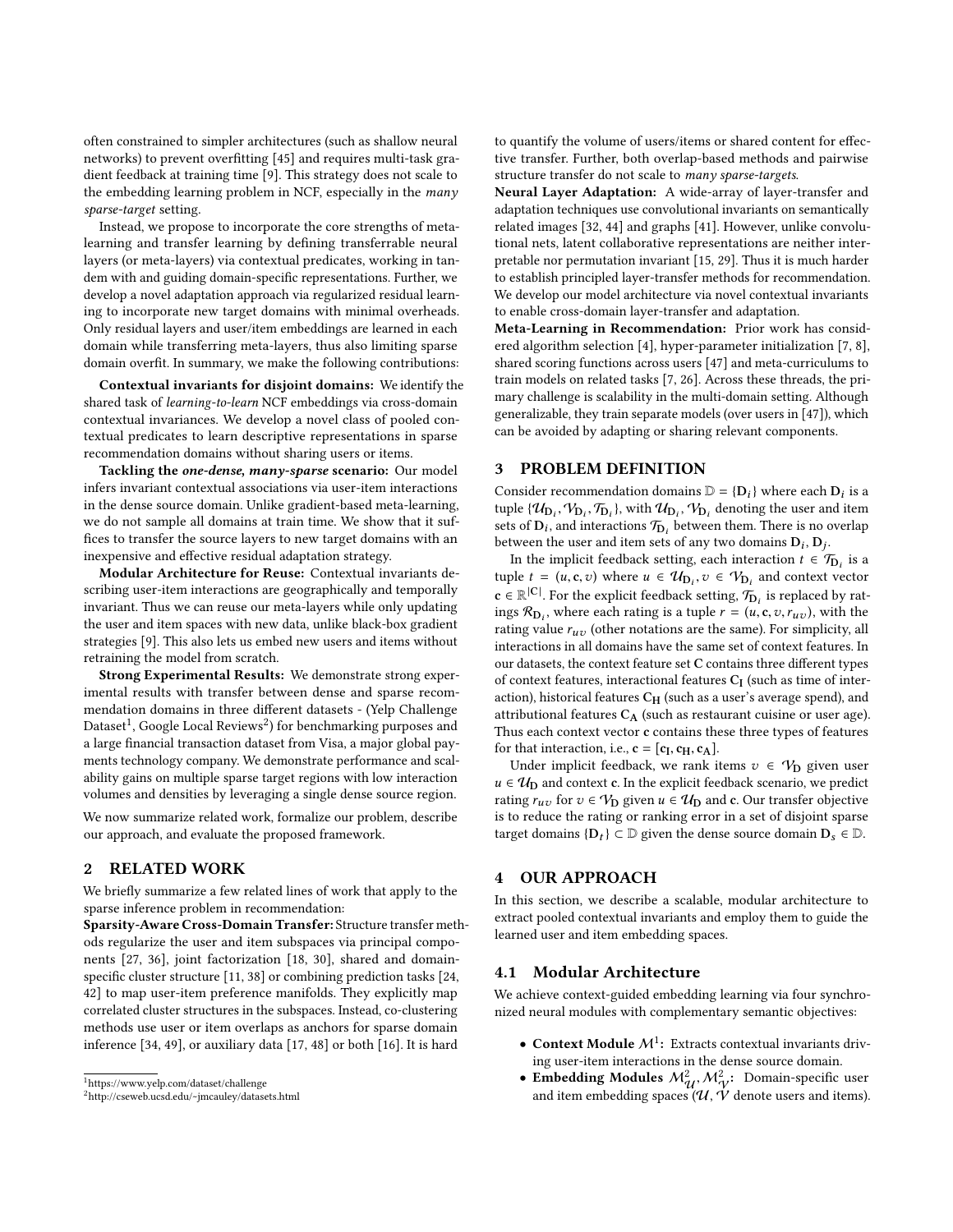- Context-conditioned Clustering Modules  $M_{\mathcal{U}}^3$ ,  $M_{\mathcal{V}}^3$  $\mathcal{M}_{\mathcal{U}}^{3}$  and  $\mathcal{M}_{\mathcal{V}}^{3}$  reorient the user and item embeddings with the contextual invariants extracted by  $\mathcal{M}^1$  respectively.
- Mapping/Ranking Module  $\mathcal{M}^4$ : Generate interaction likelihoods with the context-conditioned representations of  $\mathcal{M}^3.$

Context-driven modules  $\mathcal{M}^1$  ,  $\mathcal{M}^3$  , and  $\mathcal{M}^4$  contain the meta-layers that are transferred from the dense to the sparse domains (i.e., shared or meta-modules), while  $\mathcal{M}^2$  contains the domain-specific user and item representations. Our architecture provides a separation between the domain-specific  $\mathcal{M}^2$  module and shared contextbased transforms in the other modules (Figure [1\)](#page-2-0).

### 4.2 Module Description

We now detail each module in our overall architecture.

4.2.1 Context Module  $M^1$ . User-item interactions are driven by context feature intersections that are inherently multiplicative (i.e., assumptions of independent feature contributions are insufficient), and are often missed in the Naive-Bayes assumption of additive models such as feature attention [\[2,](#page-8-0) [14\]](#page-9-29). Inspired by the past success of low-rank feature pooling [\[2,](#page-8-0) [21\]](#page-9-30), our context module extracts low-rank multi-linear combinations of context to describe interactions and build expressive representations. The first layer in  $\mathcal{M}^1$ transforms context c of an interaction  $(u, c, v)$  as follows:

$$
c^{2} = \sigma \left( \underbrace{W^{2}c \oplus (b^{2} \otimes c)}_{\text{Weighted linear transform}} \right) \otimes \underbrace{c}_{\text{Element-wise interaction}} \tag{1}
$$

where <sup>⊕</sup>, <sup>⊗</sup> denote element-wise product and sum, i.e.,

$$
\mathbf{c}_i^2 \propto \mathbf{c}_i \times \sigma(\mathbf{b}_i^2 \mathbf{c}_i + \sum_j \mathbf{W}_{ij}^2 \mathbf{c}_j)
$$
 (2)

Thus,  $c_i^2$  (*i*<sup>th</sup>-component of  $c^2$ ) incorporates a weighted bivariate<br>interaction between  $c_1$  and other context factors  $c_1$  including itself interaction between  $c_i$  and other context factors  $c_j$ , including itself.<br>We then repeat this transformation over multiple steeled layers We then repeat this transformation over multiple stacked layers with each layer using the previous output:

<span id="page-2-2"></span>
$$
\mathbf{c}^{n} = \sigma(\mathbf{W}^{n}\mathbf{c}^{n-1} \oplus (\mathbf{b}^{n} \otimes \mathbf{c}^{n-1})) \otimes \mathbf{c}
$$
 (3)

Each layer interacts n-variate terms from the previous layer with c to form  $n+1$ -variate terms. However, since each layer has only  $|C|$  outputs (i.e., low-rank),  $W<sup>n</sup>$  prioritizes the most effective *n*variate combinations of c (typically, a very small fraction of all combinations is useful). We can choose the number of layers  $n<sub>C</sub>$ depending on the required order of the final combinations  $\mathbf{c}^{n_C}$ .

Multimodal Residuals for Discriminative Correlation Mining: In addition to discovering the most important context combinations, we incorporate the information gain associated with pairwise interactions of context features [\[46\]](#page-9-31). For instance, the item cost feature is more informative in interactions where users deviate from their historical spending patterns. Specifically, pairs of signals (e.g., cost & user history) enhance or diminish each other's impact, i.e.,

<span id="page-2-1"></span>
$$
\mathbf{c}_i = \mathbf{c}_i + \Sigma_j \delta_{\mathbf{c}_i | \mathbf{c}_j} \tag{4}
$$

We simplify Equation [\(4\)](#page-2-1) by only considering cross-modal effects across interactional, historical and attributional context, i.e.,

<span id="page-2-3"></span>
$$
\delta_{c_1|c_H, c_A} = \underbrace{s_I}_{\text{Scaling factor}} \otimes \underbrace{\tanh(W_{IH} \times c_H + W_{IA} \times c_A + b_I)}_{\text{Info gain/loss}} \tag{5}
$$

<span id="page-2-0"></span>Figure 1: Our overall recommender architecture, highlighting all four modules,  $\mathcal{M}^1$  to  $\mathcal{M}^4$ 



<span id="page-2-6"></span>

|                       | $\sigma$ , $\sigma$ , $\sigma$ , $\sigma$ $\sigma$ $\sigma$ , $\sigma$ , $\sigma$ $\sigma$ $\sigma$ $\sigma$ $\sigma$ $\sigma$              |
|-----------------------|---------------------------------------------------------------------------------------------------------------------------------------------|
| <b>Shared Modules</b> | $\mathcal{M}^1$ eq. (3) $(\mathbf{W}^i, \mathbf{b}^i) \forall i = [1, \cdots, n_C]$                                                         |
|                       | $\mathcal{M}^1$ eq. (5) $s_I, s_H, s_A; W_I, W_H, W_A$                                                                                      |
| $(M^1, M^3, M^4)$     | $\mathcal{M}^3$ eq. (7) $W_{\rm C} \mathcal{U}$ , $W_{\rm C} \mathcal{V}$                                                                   |
|                       | $\mathcal{M}_{\mathcal{U}}^3$ eq. (9) $(\mathbf{W}_{\mathcal{U}}^i, \mathbf{b}_{\mathcal{U}}^i)$ $\forall i = [1, \cdots, n_{\mathcal{U}}]$ |
|                       | $M_V^3$ eq. (9) $(\mathbf{W}_V^i, \mathbf{b}_V^i)$ $\forall i = [1, \cdots, n_V]$                                                           |
|                       | $\mathcal{M}^4$ eq. (10) $W_C, b_C$                                                                                                         |
|                       |                                                                                                                                             |

and likewise for  $\delta_{\rm CH}$ ,  $\delta_{\rm CA}$ . Information gains are computed before c 2 to cascade to further layers.

4.2.2 Context Conditioned Clustering  $M^3$ . We combine domainspecific embeddings  $\mathcal{M}^2$  with the context combinations extracted by  $\mathcal{M}^1$  to generate context-conditioned user and item representations. Specifically, we introduce the following bilinear transforms,

<span id="page-2-4"></span>
$$
\widetilde{\mathbf{e}_u} = \mathbf{e}_u \otimes \sigma(\mathbf{W}_C \mathbf{u} \times \mathbf{c}^{n_C})
$$
(6)

$$
\widetilde{\mathbf{e}_{v}} = \mathbf{e}_{v} \otimes \sigma(\mathbf{W}_{\mathbf{C}} \gamma \times \mathbf{c}^{n_{\mathbf{C}}})
$$
 (7)

where,  $\mathbf{W_C}\mathbf{\boldsymbol{\mathcal{U}}} \in \mathbb{R}^{|\mathbf{e}_u| \times |\mathbf{C}|}, \mathbf{W_C}\mathbf{\boldsymbol{\mathcal{V}}} \in \mathbb{R}^{|\mathbf{e}_v| \times |\mathbf{C}|}$  are learned parameters that map the most relevant context combinations to the user and item embeddings. We further introduce  $n_{\mathcal{U}}$  feedforward RelU layers to cluster the representations,

<span id="page-2-5"></span>
$$
\widetilde{\mathbf{e}_u}^2 = \sigma(\mathbf{W}_{\mathcal{U}}^2 \widetilde{\mathbf{e}_u} + \mathbf{b}_{\mathcal{U}}^2)
$$
 (8)

$$
\widetilde{e_u}^n = \sigma(W_{\mathcal{U}}^n \widetilde{e_u}^{n-1} + b_{\mathcal{U}}^n)
$$
\n(9)

Analogously, we obtain context-conditioned item representations  $\widetilde{e_v}^2, \cdots, \widetilde{e_v}^{n_V}$  with  $n_V$  feedforward RelU layers.<br>The bilinear transforms in eq. (7) introduce dim

The bilinear transforms in eq. [\(7\)](#page-2-4) introduce dimension alignment for both  $\tilde{e}_{\mu}^{n\mu}$  and  $\tilde{e}_{\nu}^{n\nu}$  with the context output  $c^{n_C}$ . Thus, when  $M^3$  and  $M^1$  layers are transferred to a sparse term term in we  $\mathcal{M}^3$  and  $\mathcal{M}^1$  layers are transferred to a sparse target domain, we can directly backpropagate to guide the target domain user and item embeddings with the target domain interactions.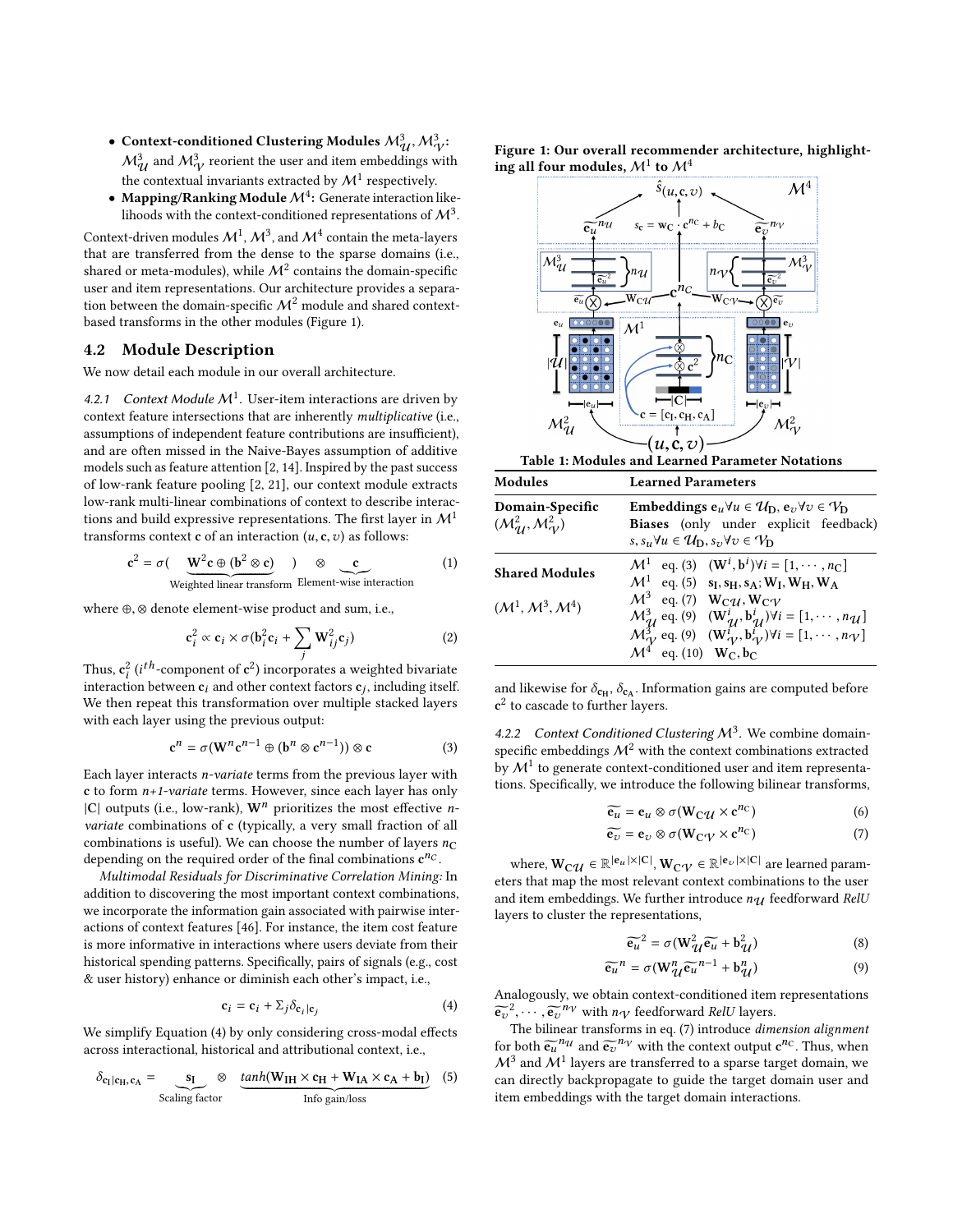### <span id="page-3-5"></span>4.3 Source Domain Training Algorithm

In the source domain, we train all modules and parameters (Table [1\)](#page-2-6) with ADAM optimization [\[22\]](#page-9-32) and dropout regularization [\[43\]](#page-9-33).

4.3.1 Self-paced Curriculum via Contextual Novelty. Focusing on harder data samples accelerates and stabilizes stochastic gradients [\[3,](#page-9-34) [33\]](#page-9-35). Since our learning process is grounded on context, novel interactions display uncommon or interesting context combinations. Let  $\mathcal{L}_{(u, \mathbf{c}, v)}$  denote the loss function for an interaction  $(u, \mathbf{c}, v)$ . We propose an inverse novelty measure referred as the context-bias, s<sub>c</sub>, which is self-paced by the context combinations learned by  $\mathcal{M}^1$ in Equation [\(3\)](#page-2-2),

<span id="page-3-0"></span>
$$
s_{\mathbf{c}} = \mathbf{w}_{\mathbf{C}} \cdot \mathbf{c}^{n_{\mathbf{C}}} + b_{\mathbf{C}} \tag{10}
$$

We then attenuate the loss  $\mathcal{L}_{(u, \mathbf{c}, v)}$  for this interaction as,

<span id="page-3-1"></span>
$$
\mathcal{L}'_{(u,\mathbf{c},v)} = \mathcal{L}_{(u,\mathbf{c},v)} - s_{\mathbf{c}} \tag{11}
$$

The resulting novelty loss  $\mathcal{L}'_{(u, \varepsilon, v)}$  decorrelates interactions [\[5,](#page-9-36) [19\]](#page-9-37) by emulating variance-reduction in the *n*-variate pooled space of  $c^{n_C}$ .  $\mathcal{L}'_0$  $\dot{u}_{(\mu,\mathbf{c},v)}$  determines the user and item embedding spaces,<br>a novelty-weighted training curriculum focused on harder inducing a novelty-weighted training curriculum focused on harder samples as training proceeds. We now describe loss  $\mathcal{L}_{(u, \mathbf{c}, v)}$  for the explicit and implicit feedback scenarios the explicit and implicit feedback scenarios.

4.3.2 Ranking our Recommendations. In the implicit feedback set*ting*, predicted likelihood  $\hat{s}_{(u, \mathbf{c}, v)}$  is computed with the context-<br>conditioned embeddings (Equation (9)) and context-bias (Equaconditioned embeddings (Equation [\(9\)](#page-2-5)) and context-bias (Equation [\(11\)](#page-3-1)) as,

$$
\hat{s}_{(u,\mathbf{c},v)} = \widetilde{\mathbf{e}_u}^{n} \cdot \widetilde{\mathbf{e}_v}^{n} + s_{\mathbf{c}} \tag{12}
$$

 $\hat{s}_{(u,c,v)} = \widetilde{\mathbf{e}_u}^{n_u} \cdot \widetilde{\mathbf{e}_v}^{n_v} + s_c$  (12)<br>The loss for all the possible user-item-context combinations in domain D is,

$$
\mathcal{L}_{\mathbf{D}} = \sum_{u \in \mathcal{U}_{\mathbf{D}}} \sum_{v \in \mathcal{V}_{\mathbf{D}}} \sum_{\mathbf{c} \in \mathbb{R}^{|\mathbf{c}|}} ||\mathbb{I}_{(u,\mathbf{c},v)} - \hat{s}_{(u,\mathbf{c},v)}||^2 \tag{13}
$$

where I is the binary indicator  $(u, c, v) \in \mathcal{T}_D$ .  $\mathcal{L}_D$  is intractable due to the large number of contexts  $\mathbf{c} \in \mathbb{R}^{|\mathbf{c}|}$ . We develop a negative sampling approximation for implicit feedback with two learning objectives - identify the likely item given the user and interaction context, and identify the likely context given the user and the item. We thus construct two negative samples for each  $(u, c, v) \in T_D$  at random: Item negative with the true context,  $(u, c, v^-)$  and context<br>persitive with the true item  $(u, c^- v)$ . Contensimilities to negative with the true item,  $(u, c^{-}, v)$ .  $\mathcal{L}_{\text{D}}$  then simplifies to,

<span id="page-3-4"></span>
$$
\mathcal{L}_{\mathbf{D}} = \sum_{\mathcal{T}_{\mathbf{D}}} ||1 - \hat{s}_{(u, \mathbf{c}, v)}||^2 + \sum_{(u, \mathbf{c}, v^{-})} ||\hat{s}_{(u, \mathbf{c}, v^{-})}|| + \sum_{(u, \mathbf{c}^{-}, v)} ||\hat{s}_{(u, \mathbf{c}^{-}, v)}||
$$
\n(14)

In the explcit feedback setting, we introduce two additional bias terms, one for each user,  $s_u$  and one for each item,  $s_v$ . These terms account for user and item rating eccentricities (e.g., users who always rate well), so that the embeddings are updated with the relative rating differences. Finally, global bias s accounts for the rating scale, e.g., 0-5 vs. 0-10. Thus the predicted rating is given as,

<span id="page-3-8"></span>
$$
s_{(u, \mathbf{c}, v)} = \widetilde{\mathbf{e}_v}^{n_v} \cdot \widetilde{\mathbf{e}_u}^{n_u} + s_{\mathbf{c}} + s_u + s_v + s \tag{15}
$$

 $\hat{r}_{(u,c,v)} = \widetilde{\mathbf{e}_v}^{n_v} \cdot \widetilde{\mathbf{e}_u}^{n_u} + s_c + s_u + s_v + s$  (15)<br>Negative samples are not required in the explicit feedback setting,

<span id="page-3-9"></span>
$$
\mathcal{L}_{\mathbf{D}}^{explicit} = \sum_{(u, \mathbf{c}, v, r_{uv}) \in \mathcal{R}_{\mathbf{D}}} ||r_{uv} - \hat{r}_{(u, \mathbf{c}, v)}||^2 \tag{16}
$$

We now detail our approach to transfer the shared modules from the source domain to sparse target domains.

# <span id="page-3-3"></span>5 TRANSFER TO TARGET DOMAINS

Our formulation enables us to train the shared modules  $(M^1)_{\mathbf{S}}, (M^3)_{\mathbf{S}}$ <br>and  $(M^4)_{\mathbf{S}}$  on a dense source domain S, and transfer them to a and  $(M^4)$ <sub>S</sub> on a dense source domain S, and transfer them to a space target domain T to guide its embedding module  $(M^2)$ <sub>n</sub> sparse target domain T to guide its embedding module  $(M^2)_{\text{T}}$ .<br>Each shared module M encodes inputs  $\mathbf{x} \cdot \mathbf{y}$  to generate output. Each shared module M encodes inputs  $x_M$  to generate output representations  $y_M$ . In each domain T, module  $(M)_T$  determines the joint input-output distribution,

<span id="page-3-2"></span>
$$
p_{\mathbf{T}}(\mathbf{y}_{\mathcal{M}}, \mathbf{x}_{\mathcal{M}}) = p_{\mathbf{T}}(\mathbf{y}_{\mathcal{M}} | \mathbf{x}_{\mathcal{M}}) \times p_{\mathbf{T}}(\mathbf{x}_{\mathcal{M}})
$$
(17)

where the parameters of  $(M)_T$  determine the conditional  $p_T(y_M|x_M)$ and  $p_T(\mathbf{x}_M)$  describes the inputs to module  $(M)_T$  in domain T. Adaptation: There are two broad strategies to adapt module M to a new target domain T:

- Parameter Adaptation: We can retrain the parameters of module  $M$  for target domain T thus effectively changing the conditional  $p_T(y_M|x_M)$  in eq. [\(17\)](#page-3-2), or,
- Input Adaptation: Modify the input distribution  $p_T(\mathbf{x}_M)$ in each domain T without altering the parameters of M.

We now explore module transfer with both types of adaptation strategies towards achieving three key objectives. First, the transferred modules must be optimized to be effective on each target domain T. Second, we aim to minimize the computational costs of adapting to new domains by maximizing the reuse of module parameters between the source S and target domains T. Finally, we must take care to avoid overfitting the transferred modules to the samples in the sparse target domain T.

# <span id="page-3-6"></span>5.1 Direct Layer-Transfer

We first train all four modules on the source S and each target domain T in isolation. We denote these pre-trained modules as  $(\mathcal{M}^i)$ <sub>S</sub> and  $(\mathcal{M}^i)$ <sub>T</sub> for source domain S and a target domains T respectively. We then replace the shared modules in all the target domain models with the source-trained version, i.e.,  $(M^1)_T = (M^1)_8$ ,<br> $(M^3)_T = (M^3)_0$ ,  $(M^4)_T = (M^4)_0$ , while the domain-specific em- $(M^3)$ T =  $(M^3)$ s,  $(M^4)$ T =  $(M^4)$ s, while the domain-specific em-<br>heddings  $(M^2)$ <sub>n</sub> are not changed in the target domains. Clearly beddings  $(M^2)$ <sub>T</sub> are not changed in the target domains. Clearly, direct layer-transfer involves no overhead and trivially prevents direct layer-transfer involves no overhead and trivially prevents overfitting. However, we need to adapt the transferred modules for optimal target performance, i.e., either adapt the parameters or the input distributions for the transferred modules in each target T. We now develop these adaptation strategies building on layer-transfer.

#### <span id="page-3-7"></span>5.2 Simulated Annealing

Simulated annealing is a stochastic local-search algorithm, that implicitly thresholds parameter variations in the gradient space by decaying the gradient learning rates [\[23\]](#page-9-38). As a simple and effective adaptation strategy, we anneal each transferred module  $M$  in the target domain T with exponentially decaying learning rates to stochastically prevent overfitting:

$$
(m)_{b+1} = (m)_b + \eta_b \frac{\partial \mathcal{L}_b}{\partial m}, \ \eta_b = \eta_0 e^{-\lambda b} \tag{18}
$$

where *m* denotes any parameter of transferred module  $M$  (Table [1\)](#page-2-6), <br>h is the stochastic gradient batch index in the target domain and  $\Gamma$ . b is the stochastic gradient batch index in the target domain and  $\mathcal{L}_b$ is the batch loss for batch  $b$ . Our annealing strategy stochastically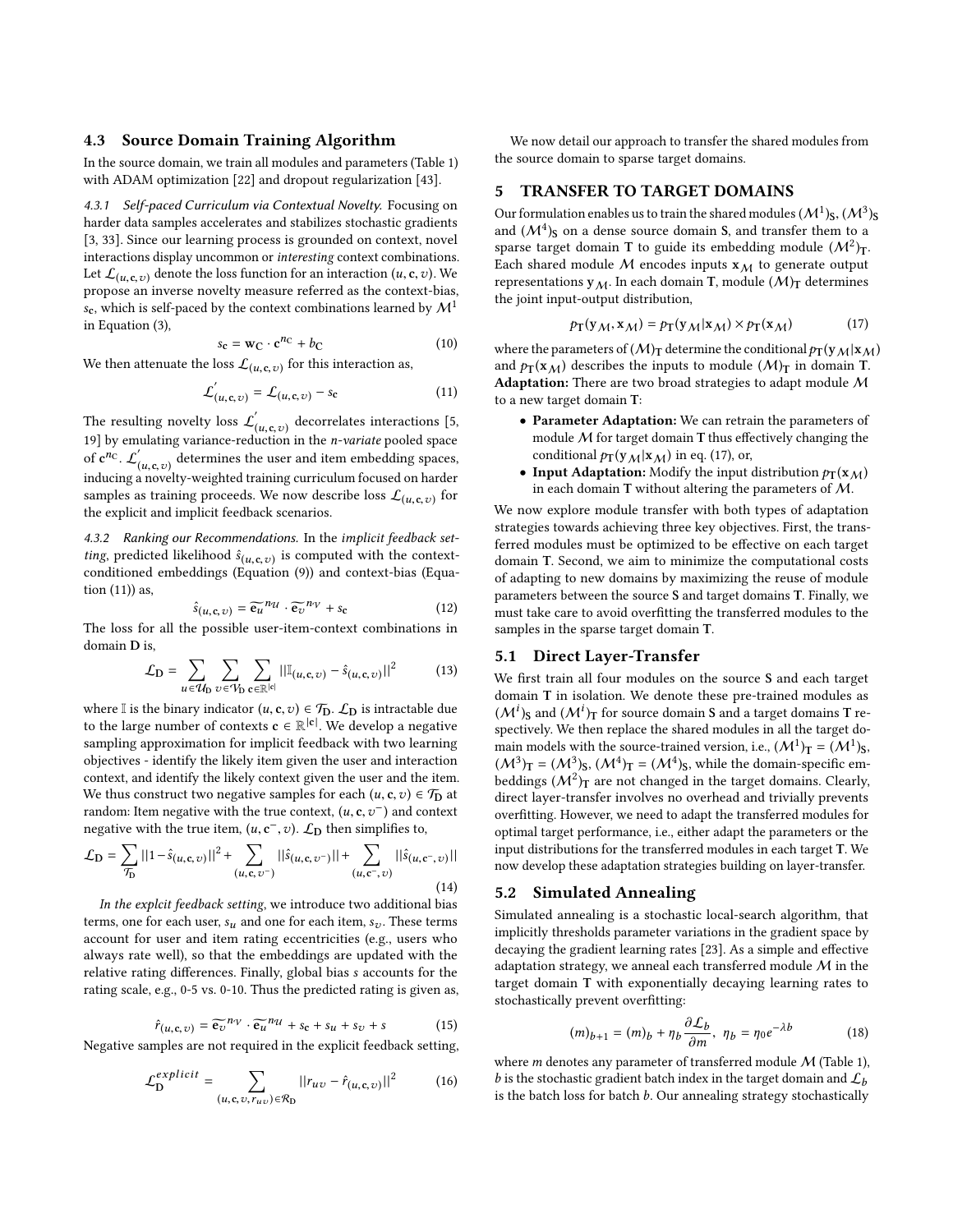Table 2: Comparing the objectives in Section [5](#page-3-3) addressed by our meta-transfer approaches for sparse target domains

| <b>Adaptation Method</b>     | <b>Target Adaptation</b> | <b>Resists Overfitting</b>             | Extra compute per target                                     | Extra parameters per target |
|------------------------------|--------------------------|----------------------------------------|--------------------------------------------------------------|-----------------------------|
| Layer-Transfer               | No adaptation            | Yes, trivially                         | None                                                         | None, module params reused  |
| <b>Simulated Annealing</b>   | Yes, module params       | Yes. stochastic                        | All parameter updates                                        | All module params (Table 1) |
| <b>Regularized Residuals</b> | Yes, module inputs       | Yes, via distributional<br>consistency | Residual layer updates with<br>distributional regularization | Residual layer parameters   |

generates a robust parameter search schedule for transferred modules  $M^1$ ,  $M^3$ ,  $M^4$ , with  $\eta_b$  decaying to zero after one annealing<br>epoch While annealing the transferred modules domain-specific epoch. While annealing the transferred modules, domain-specific module  $\mathcal{M}^2$  is updated with the full learning rate  $\eta_0$ . Clearly, anneal-<br>ing modifies the conditional  $tr(\mathbf{y}_k|\mathbf{y}_k)$  in eq. (17) via parameter ing modifies the conditional  $p_T(y_M|x_M)$  in eq. [\(17\)](#page-3-2) via parameter adaptation. However, annealing transferred modules in each target domain is somewhat expensive, and the annealed parameters are not shareable, thus causing scalability limitations in the one-tomany transfer scenario. We now develop a lightweight residual adaptation strategy to achieve input adaptation without modifying any shared module parameters in the target domains to overcome the above scalability challenges.

# <span id="page-4-3"></span>5.3 Distributionally Regularized Residuals

We now develop an approach to reuse the source modules with target-specific input adaptation, thus addressing the scalability concerns of parameter adaptation methods.

5.3.1 Enabling Module Reuse with Residual Input Adaptation. In eq. [\(17\)](#page-3-2), module M implements the conditional  $p(y_M|x_M)$ . To maximize parameter reuse, we share these modules across the source and target domains (i.e.,  $p_T(y_M|x_M) = p_S(y_M|x_M))$  and introduce target-specific residual perturbations to account for their eccentricities [\[31\]](#page-9-39) by modifying the input distributions  $p_T(\mathbf{x}_M)$ . Target-specific input adaptation overcomes the need for an expensive end-to-end parameter search. Our adaptation problem thus reduces to learning an input modifier for each target domain T and shared module  $M \in [M^1, M^3, M^4]$ , i.e., for each  $M$ , T. Resid-<br>ual transformations enable the flow of information between layers ual transformations enable the flow of information between layers without the gradient attenuation of inserting new non-linear layers, resulting in numerous optimization advantages [\[12\]](#page-9-40). Given the module-input  $x_M$  to the shared module M in target domain T, we learn a module and target specific residual transform:

$$
\mathbf{x}_{\mathcal{M}} = \mathbf{x}_{\mathcal{M}} + \delta_{\mathcal{M}, \mathbf{T}}(\mathbf{x}_{\mathcal{M}}) \tag{19}
$$

The form of the residual function  $\delta$  is flexible. We chose a single non-linear residual layer,  $\delta(\mathbf{x}) = \tanh(\mathbf{W}\mathbf{x} + \mathbf{b})$ . We can intuitively balance the complexity and number of such residual layers. Note that the above residual strategy involves learning the  $\delta_{M,T}$  layers with feedback from only the sparse target domain samples. To avoid overfitting, we need a scalable regularization strategy to regularize  $p_T(\mathbf{x}_M)$  in each target domain. We propose to leverage the source input distribution as a common baseline for all the target domains, i.e., intuitively,  $p_S(\mathbf{x}_M)$  provides a common center for each  $p_T(\mathbf{x}_M)$ in the different target domains. This effectively anchors the residual functions and prevents overfitting to noisy samples.

<span id="page-4-2"></span>5.3.2 Scalable Distributional Regularization for Residual Learning. Learning pairwise regularizers between each  $p_T(\mathbf{x}_M)$  and the source input distribution  $p_S(x_M)$  is not a scalable solution. Instead we train a universal regularizer for each module  $M$  on the source  $p_S$ ( $x_M$ ), and apply this pre-trained regularizer when we fit the residual layers  $\delta_{M,T}$  in each target domain. Our key intuition is to treat the regularizer for the inputs of each module  $M$  as a oneclass decision-boundary [\[40\]](#page-9-41), described by the dense regions in the source domain, i.e.,  $p_S(x_M)$ . Unlike adversarial models that are trained with both the source and target distributions [\[39\]](#page-9-42), we propose a novel approach to learn distributional input regularizers for the shared modules with just the source domain inputs. For each shared module, the learned regularizer anticipates hard inputs across the target domains without accessing the actual samples. We introduce a variational encoder  $\mathcal{E}_{M}$  with RelU layers to map inputs  $x_M \sim p_S(x_M)$  to a lower-dimensional reference distribu-tion N(0, I) [\[6\]](#page-9-43). Simultaneously, we add poisoning model  $\mathcal{P}_M$  to generate sample-adaptive noise  $P_M(x_M)$  to generate poisoned samples  $\widetilde{\mathbf{x}}_{M} = \mathbf{x}_{M} + \mathcal{P}_{M}(\mathbf{x}_{M})$  with the source domain inputs  $x_M \sim p_S(x_M)$ . We define the encoder loss to train  $\mathcal{E}_M$  as follows:

<span id="page-4-1"></span>
$$
\mathcal{L}_{\mathcal{E}_{\mathcal{M}}} = D(p(\mathcal{E}_{\mathcal{M}}(\mathbf{x}_{\mathcal{M}})) \parallel \mathbf{N}(0, \mathbb{I})) - D(p(\mathcal{E}_{\mathcal{M}}(\widetilde{\mathbf{x}}_{\mathcal{M}})) \parallel \mathbf{N}(0, \mathbb{I}))
$$
\n(20)

where  $D(p \parallel q)$  denotes the KL-Divergence of distributions p and q. The above loss enables  $\mathcal{E}_M$  to separate the true and poisoned samples across the  $N(0, \mathbb{I})$  hypersphere in its encoded space. Since  $\mathcal{E}_{M}(\mathbf{x}_{M})$  involves a stochastic sampling step, gradients can be estimated with a reparametrization trick using random samples to eliminate stochasticity in the loss  $\mathcal{L}_{\mathcal{E}_{\mathcal{M}}}[6].$  $\mathcal{L}_{\mathcal{E}_{\mathcal{M}}}[6].$  $\mathcal{L}_{\mathcal{E}_{\mathcal{M}}}[6].$  Conversely, the loss for our poisoning model  $P_M$  is given by,

<span id="page-4-0"></span>
$$
\mathcal{L}_{\mathcal{P}_M} = D(p(\mathcal{E}_M(\widetilde{\mathbf{x}_M} \parallel \mathbf{N}(0,\mathbb{I})) - \log ||\mathcal{P}_M(\mathbf{x}_M)||) \qquad (21)
$$

Note the first term in Equation [\(21\)](#page-4-0) attempts to confuse  $\mathcal{E}_M$  into encoding poisoned examples  $\widetilde{x_M} = x_M + \mathcal{P}_M(x_M)$  in the reference distribution, while the second term prevents the degenerate solution  $\mathcal{P}_M(x_M) = 0$ . Equation [\(20\)](#page-4-1) and Equation [\(21\)](#page-4-0) are alternatingly optimized, learning sharper decision boundaries as training proceeds. With the above alternating optimization, we pre-train the encoders  $\mathcal{E}_M$  for the three shared modules on the source domain S. We now describe how we use these encoders to regularize the residual layers  $\delta_{M,T}$  in each target domain T.

5.3.3 Distributionally-Regularized Target Loss. For each target domain T, we learn three residual layers for the module inputs  $c^2$ ,  $\widetilde{e_u}$ <br>and  $\widetilde{\sim}$  for M, MU, MV respectively. The inputs to M,  $\widetilde{\sim}^{n_{\mathcal{U}}}$ and  $\widetilde{e_v}$  for  $M_1, M_3^{\mathcal{U}}, M_3^{\mathcal{V}}$  respectively. The inputs to  $M_4, \widetilde{e_u}^{n_{\mathcal{U}}},$  $\widetilde{e_{v}}^{n_{v}}$  are not adapted. Thus, we learn three variational encoders<br>in the source domain as described in Section 5.3.2. Eq. Eq. and in the source domain as described in Section [5.3.2,](#page-4-2)  $\mathcal{E}_C$ ,  $\mathcal{E}_U$  and  $\mathcal{E}_{\mathcal{V}}$  for  $c^2$ ,  $\widetilde{e_u}$  and  $\widetilde{e_v}$  respectively. Consider target interactions  $(u, e_v) \in \mathcal{F}_v$ . In the change of distributional regularization, the  $(u, c, v) \in \mathcal{T}_T$ . In the absence of distributional regularization, the loss is identical to the first term in Equation [\(14\)](#page-3-4). However, we now apply regularizers to  $c^2$ ,  $\widetilde{e_u}$ ,  $\widetilde{e_v}$ :

$$
\mathcal{L}_{\mathcal{T}_{\mathcal{T}}}^{reg} = \mathcal{L}_{\mathcal{T}_{\mathcal{T}}} + D(p_{\mathcal{T}}(\mathcal{E}_{\mathcal{U}}(\widetilde{\mathbf{e}_{u}})) \parallel \mathbf{N}(0, \mathbb{I})) +
$$
  
 
$$
D(p_{\mathcal{T}}(\mathcal{E}_{\mathcal{V}}(\widetilde{\mathbf{e}_{v}})) \parallel \mathbf{N}(0, \mathbb{I})) + D(p_{\mathcal{T}}(\mathcal{E}_{\mathcal{C}}(\mathbf{c}^{2})) \parallel \mathbf{N}(0, \mathbb{I}))
$$
 (22)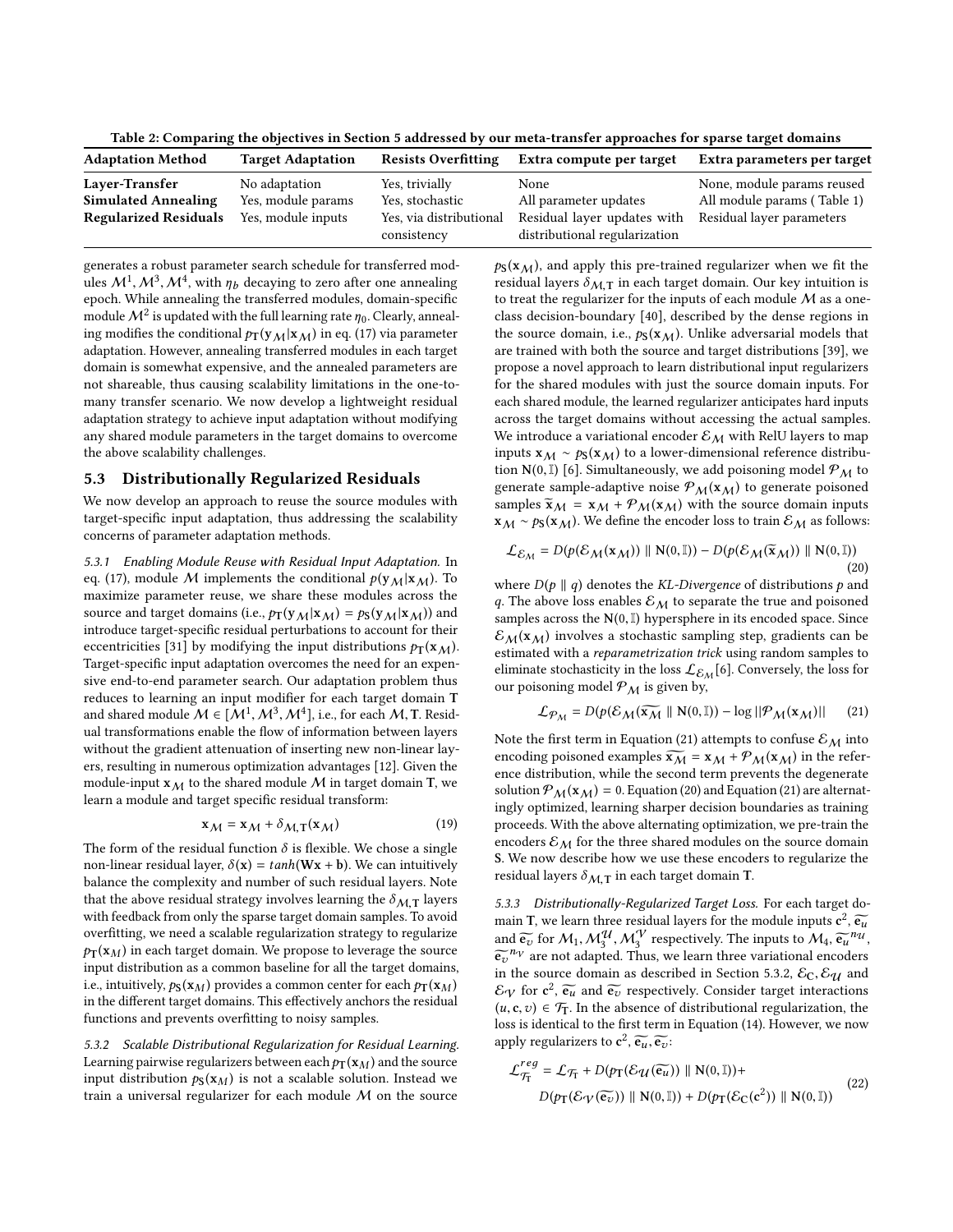Again, the gradients can be estimated with the reparametrization trick on the stochastic KL-divergence terms[\[6\]](#page-9-43) as in Section [5.3.2.](#page-4-2) The residual layers are then updated as in Section [4.3](#page-3-5) with  ${\cal L}_{\rm T_T}^{reg}$ replacing the first term in Equation [\(14\)](#page-3-4).

# 6 EXPERIMENTAL RESULTS

In this section, we present experimental analyses on diverse multidomain recommendation datasets and show two key results. First, when we adapt modules trained on a rich source domain to the sparse target domains, we significantly reduce the computational costs and improve performance in comparison to learning directly on the sparse domains. Second, our model is comparable to state-ofthe-art baselines when trained on a single domain without transfer.

# 6.1 Datasets and Baselines

We evaluate our recommendation model both with and without module transfer over the publicly available  $\it{Yelp}^3$  $\it{Yelp}^3$  and  $\it Google \it Local$  $Review<sup>4</sup> datasets for benchmarking purposes. Reviews are split$  $Review<sup>4</sup> datasets for benchmarking purposes. Reviews are split$  $Review<sup>4</sup> datasets for benchmarking purposes. Reviews are split$ across U.S and Canadian states in these datasets. We treat each state as a separate recommendation domain for training and transfer purposes. There is no user or item overlap across the states (recommendation domains) in any of our datasets. We repeat our experiments with a large-scale restaurant transaction dataset obtained from Visa (referred to as FT-Data), also split across U.S. states.

Google Local Reviews Dataset (*Explicit feedback*)<sup>[5](#page-0-1)</sup>[\[13,](#page-9-44) [37\]](#page-9-45): Users rate businesses on a 0-5 scale with temporal, spatial, and textual context available for each review. We also infer additional context features - users' preferred locations on weekdays and weekends, spatial patterns and preferred product categories.

Yelp Challenge Dataset (Explicit feedback) <sup>[6](#page-0-1)</sup>: Users rate restaurants on a 0-5 scale, reviews include similar context features as the Google Local dataset. Further, user check-ins and restaurant attributes (e.g., accepts-cards) are available.

<span id="page-5-0"></span><sup>3</sup><https://www.yelp.com/dataset/challenge>

<span id="page-5-1"></span><sup>4</sup><http://cseweb.ucsd.edu/~jmcauley/datasets.html>

| <b>Dataset</b>                      |       | <b>State</b>              | Users                | <b>Items</b>      | <b>Interactions</b>  |
|-------------------------------------|-------|---------------------------|----------------------|-------------------|----------------------|
|                                     | S     | Bay-Area CA               | 1.20 <sub>m</sub>    | 8.90 k            | 25.0 <sub>m</sub>    |
| $FT-Data T_1$                       |       | Arkansas                  | 0.40 <sub>m</sub>    | $3.10 \text{ k}$  | $5.20 \text{ m}$     |
| $ C  = 220$ T <sub>2</sub> Kansas   |       |                           | $0.35 \; \mathrm{m}$ | $2.90 \text{ k}$  | $5.10 \; \mathrm{m}$ |
|                                     |       | T <sub>3</sub> New-Mexico | $0.32 \; \mathrm{m}$ | $2.80 \text{ k}$  | $6.20 \text{ m}$     |
|                                     | $T_4$ | Iowa                      | $0.30 \text{ m}$     | $3.00 \text{ k}$  | $4.80 \; \mathrm{m}$ |
|                                     | S     | Pennsylvania              | $10.3 \text{ k}$     | $5.5\;{\rm k}$    | 170k                 |
| Yelp                                | $T_1$ | Alberta, Canada           | 5.10 $k$             | $3.5 \text{ k}$   | 55.0 $k$             |
| $ C  = 120$ T <sub>2</sub> Illinois |       |                           | $1.80 \text{ k}$     | 1.05 k            | 23.0 k               |
|                                     | $T_3$ | S.Carolina                | 0.60 k               | 0.40 k            | 6.20 k               |
| Google                              | S     | California                | 46 k                 | 28 k              | 320 k                |
| Local                               | $T_1$ | Colorado                  | $10 \text{ k}$       | 5.7k              | 51.0 $k$             |
| $ C  = 90$                          | $T_2$ | Michigan                  | $7.0 \text{ k}$      | $4.0\ \mathrm{k}$ | 29.0 k               |
|                                     | $T_3$ | Ohio                      | 5.4k                 | 3.2 k             | 23.0 k               |

Table 3: Source and Target statistics for each of our datasets. Source states denoted S have more interactions and interaction density per user than target states denoted  $\mathsf{T}_i$ .

FT-Data (Implicit feedback): Contains the credit/debit card payments of users to restaurants in the U.S, with spatial, temporal, financial context features, and inferred transaction attributes. We leverage transaction histories also to infer user spending habits, restaurant popularity, peak hours, and tipping patterns.

In each dataset, we extract the same context features for every state with state-wise normalization, either with min-max normalization or quantile binning. We retain users and items with three or more reviews in the Google Local dataset and ten or more reviews in the Yelp dataset. In FT-Data, we retain users and restaurants with over ten, twenty transactions, respectively, over three months. In each dataset, we choose a dense state with ample data as the source domain where all modules are trained, and multiple sparse states as target domains for module transfer from the source.

6.1.1 Source to Target Module Transfer. We evaluate the performance gains obtained when we transfer or adapt modules  $\mathcal{M}^1$ ,  $\mathcal{M}^3$ <br>and  $\mathcal{M}^4$  from the source state to each target state, in comparison and  $\mathcal{M}^{\overline{4}}$  from the source state to each target state, in comparison to training all four modules directly on the target. We also compare target domain gains with state-of-the-art meta-learning baselines:

LWA [\[47\]](#page-9-27): Learns a shared meta-model across all domains, with a user-specific linear component.

NLBA [\[47\]](#page-9-27): Replaces LWA's linear component with a neural network with user-specific layer biases.

s<sup>2</sup>-Meta [\[7\]](#page-9-25): Develops a meta-learner to instantiate and train recommender models for each scenario. In our datasets, scenarios are the different states.

Direct Layer-Transfer (Our Variant): Transfers source-trained meta-modules to the target-trained models as in Section [5.1.](#page-3-6) Anneal (Our Variant): We apply simulated annealing to adapt the transferred meta-modules to the target as in Section [5.2.](#page-3-7) DRR - Distributionally Regularized Residuals: (Our Main Approach) Adapts the inputs of each transferred module with separate residual layers in each target state. (Section [5.3\)](#page-4-3).

6.1.2 Single Domain Recommendation Performance. We also evaluate the performance of our models independently without transfer on the source and target states in each dataset. We compare with the following state-of-the-art recommendation baselines:

NCF [\[15\]](#page-9-0): State-of-the-art non context-aware model for comparisons and context validation.

CAMF-C [\[1\]](#page-8-1): Augments Matrix Factorization to incorporate a context-bias term for item latent factors. This version assumes a fixed bias for a given context feature for all items.

CAMF [\[1\]](#page-8-1): CAMF-C with separate context bias values for each item. We use this version for comparisons.

MTF [\[20\]](#page-9-46): Obtains latent representations via decomposition of the User-Item-Context tensor. This model scales very poorly with the size of the context vector.

NFM [\[14\]](#page-9-29): Employs a bilinear interaction model applied to the context features of each interaction for representation.

AFM [\[50\]](#page-9-47): Incorporates an attention mechanism to reweight the bilinear pooled factors in the NFM model. Scales poorly with the number of pooled contextual factors.

AIN [\[35\]](#page-9-8): Reweights the interactions of user and item representations with each contextual factor via attention.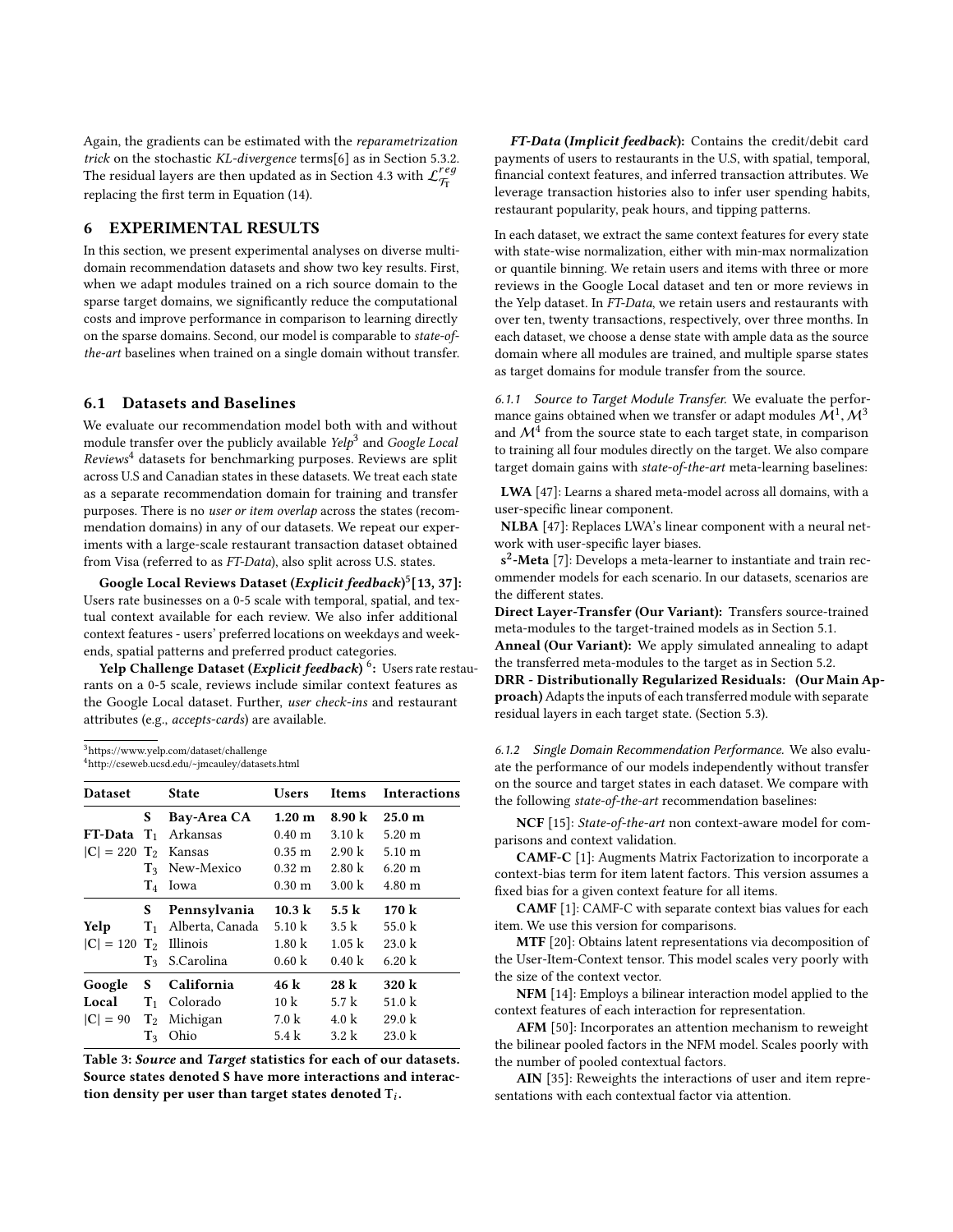MMT-Net (Our Main Approach): We refer to our model with all four modules as Multi-Linear Module Transfer Network (MMT-Net).

**FMT-Net (Our Variant)**: We replace  $\mathcal{M}^1$ s layers with feedforward RelU layers to demonstrate the importance of multiplicative context invariants.

MMT-Net Multimodal (Our Variant): MMT-Net with the information-gain terms described in Equation [\(5\)](#page-2-3). Only applied to FT-Data due to lack of interactional features in other datasets.

6.1.3 Experiment Setup. We tune each baseline in parameter ranges centered at the author provided values for each dataset and set all embedding dimensions to 200 for uniformity. We split each state in each dataset into training (80%), validation (10%), and test (10%) sets for training, tuning, and testing purposes. For the implicit feedback setting in FT-Data, we adopt the standard negative-sample evaluation [\[15\]](#page-9-0) and draw one-hundred negatives per positive, equally split between item and context negatives similar to the training process in Section [4.3.](#page-3-5) We then evaluate the average  $Hit-Rate@K$ ( $H@K$ ) metric for  $K = 1, 5$  in Table [8,](#page-7-0) indicating if the positive sample was ranked highly among the negative samples. For the explicit feedback setting in the other two datasets, we follow the standard RMSE and MAE metrics in Table [7](#page-7-1) [\[1,](#page-8-1) [35\]](#page-9-8) (no negative samples required). All models were implemented with Tensorflow and tested on a Nvidia Tesla V100 GPU.

<span id="page-6-2"></span>Table 4: Comparing aspects addressed by baseline recommendation models against our proposed MMT-Net approach

|                | <b>Bi-Linear</b><br>Pooling | Multi-Linear<br>Pooling |     | Low- Factor<br>Rank Weights | $\Theta$ (Context) |
|----------------|-----------------------------|-------------------------|-----|-----------------------------|--------------------|
| <b>NFM</b> Yes |                             | No                      | No  | No.                         | Linear             |
| <b>AFM</b> Yes |                             | No                      | No  | <b>Yes</b>                  | Quadratic          |
| $AIN$ No       |                             | No                      | Yes | Yes                         | Linear             |
| FMT No         |                             | No                      | Yes | Yes                         | Linear             |
| <b>MMT</b> Yes |                             | Yes                     | Yes | Yes                         | Linear             |

#### <span id="page-6-3"></span>6.2 Module Transfer to Sparse Target States

We evaluate module transfer methods by the percentage improvements in the Hit-Rate@1 for the implicit feedback setting in  $FT$ -Data (Table [5\)](#page-6-0), or the drop in RMSE (Table [6\)](#page-6-1) for the explicit feedback datasets when we transfer the  $\mathcal{M}^1$ ,  $\mathcal{M}^3$  and  $\mathcal{M}^4$  modules from the source state rather than training all four modules from from the source state rather than training all four modules from scratch on that target domain. Similarly, meta-learning baselines were evaluated by comparing their joint meta-model performance on the target state against our model trained only on that state. The

<span id="page-6-0"></span>

| <b>Dataset</b>                                  |  |                               |        |    |              | Direct Anneal DRR LWA NLBA s <sup>2</sup> -Meta |
|-------------------------------------------------|--|-------------------------------|--------|----|--------------|-------------------------------------------------|
|                                                 |  | %H@1 %H@1 %H@1 %H@1 %H@1 %H@1 |        |    |              |                                                 |
|                                                 |  | $T_1$ 2% 19% 18% 6% x         |        |    |              | X                                               |
|                                                 |  |                               | 16% 8% |    | $\mathbf{x}$ | X                                               |
| FT-Data $\frac{T_2}{T_3}$ $\frac{0\%}{3\%}$ 16% |  |                               | 18%    | 6% | $\mathbf{x}$ | X                                               |
|                                                 |  | $T_4$ -1% 14% 12% 11% x       |        |    |              | X                                               |
|                                                 |  |                               |        |    |              |                                                 |

Table 5: Percentage improvements (% Hit-Rate@1) on FT-Data target states with module transfer approaches and meta-learning baselines against training all modules on the target state directly as in Table [8.](#page-7-0)

<span id="page-6-1"></span>Table 6: Percentage RMSE improvements on the Yelp and Google Local target states with module transfer approaches and meta-learning baselines against training all modules on the target state directly as in Table [7.](#page-7-1)

| <b>Dataset</b> |         |                          |                                     |       |         |         | Direct Anneal DRR LWA NLBA s <sup>2</sup> -Meta |
|----------------|---------|--------------------------|-------------------------------------|-------|---------|---------|-------------------------------------------------|
|                |         |                          | %RMSE %RMSE %RMSE %RMSE %RMSE %RMSE |       |         |         |                                                 |
|                | $T_{1}$ | $-2.2\%$                 | 7.7%                                | 7.2%  | 2.6%    | 4.1%    | 3.7%                                            |
| Yelp           |         | $T_2$ -2.6%              | $9.0\%$                             | 7.9%  | $1.8\%$ | $3.6\%$ | 3.1%                                            |
|                | $T_3$   | 0.8%                     | 8.5%                                | 8.1%  | 0.3%    | 5.3%    | 1.8%                                            |
| Google         |         | $T_1$ -1.2%              | 11.2%                               | 11.0% | 3.3%    | 4.3%    | 3.1%                                            |
| Local          |         | $T_2$ -1.7% <b>12.1%</b> |                                     | 10.9% | $4.6\%$ | 4.9%    | 2.8%                                            |
|                | $T_3$   | $-2.0\%$                 | 9.6%                                | 8.8%  | $2.4\%$ | 6.3%    | 3.9%                                            |

performance numbers for training our model on each target state without transfer are recorded in Table [7,](#page-7-1) Table [8.](#page-7-0) We could not scale the NLBA, LWA and s<sup>2</sup>-Meta approaches to FT-Data owing to the costs of training the meta-models on all users combined across the source and multiple target domains. In Table [6,](#page-6-1) we demonstrate the percentage reduction in RMSE with module transfer for Google Local, Yelp, and in Table [5,](#page-6-0) we demonstrate significant improvements in the hit-rates for FT-Data. We start with an analysis of the training process for module transfer with simulated annealing and DRR adaptation.

Transfer Details: On each target state in each dataset, all four modules of our MMT-Net model are pretrained over two gradient epochs on the target samples. The layers in modules  $\mathcal{M}^1$ ,  $\mathcal{M}^3$  and  $\mathcal{M}^4$  are then replaced with those trained on the source state, while  $\mathcal{M}^4$  are then replaced with those trained on the source state, while retaining module  $\mathcal{M}^2$  without any changes (in our experiments  $\mathcal{M}^2$  just contains user and item embeddings, but could also include neural layers if required). This is then followed by either simulated annealing or DRR adaptation of the transferred modules. We analyze the training loss curves in Section [6.4.2](#page-7-2) to better understand the fast adaptation of the transferred modules.

Invariant Quality: A surprising result was the similar performance of direct layer-transfer with no adaptation to training all modules on the target state from scratch (Table [6\)](#page-6-1). The transferred source state modules were directly applicable to the target state embeddings. This helps us validate the generalizability of contextbased modules across independently trained state models even with no user or item overlap.

Computational Gains: We also plot the total training times including pretraining for DRR and annealing against the total number of target state interactions in Figure [5.](#page-8-2) On the target states, module transfer is 3x faster then training all the modules from scratch. On the whole, there is a significant reduction in the overall training time and computational effort in the *one-to-many* setting. Simulated annealing and DRR adaptation converge in fewer epochs when applied to the pre-trained target model, and outperform the target-trained model by significant margins (Table [6\)](#page-6-1). These computational gains potentially enable a finer target domain granularity (e.g., adapt to towns or counties rather than states).

# 6.3 Single Domain Recommendation

6.3.1 Comparative Analysis. We draw attention to the most relevant features of the baselines and our variants in Table [4.](#page-6-2) We highlight our key observations from the experimental results obtained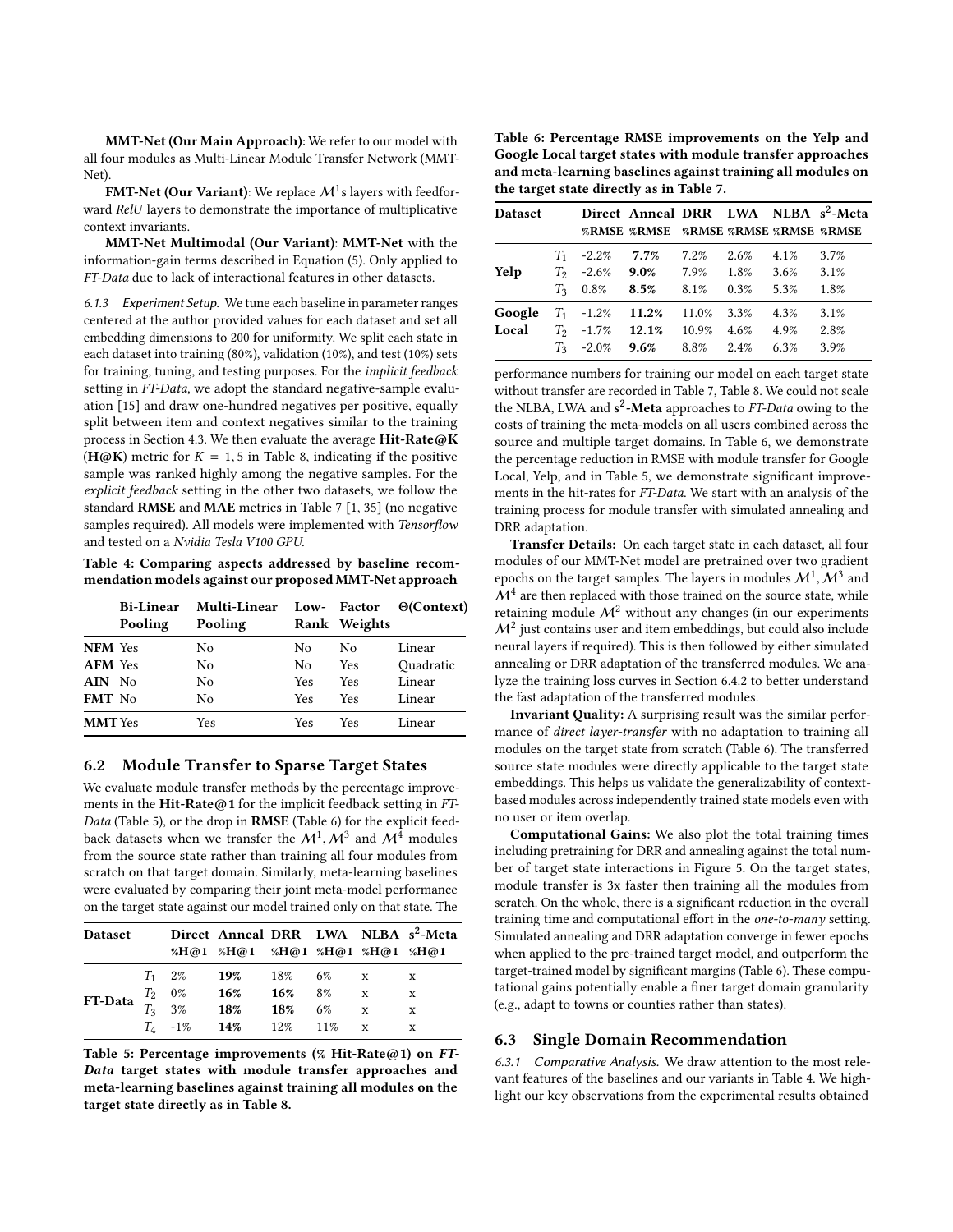<span id="page-7-1"></span>

| Table 7: We evaluate recommendation performance on each state (no transfer) with RMSE, MAE metrics for explicit feedback                   |
|--------------------------------------------------------------------------------------------------------------------------------------------|
| against the ground-truth ratings. Metrics were averaged over five runs, $*$ indicates statistical significance (paired t-test, $p=0.05$ ). |
| On average, models incorporating both pooling and reweighting in Table 4 exhibit significant relative gains (i.e., AFM, MMT).              |

| Dataset State |       | CAMF[1]    |            |            | MTF $[20]$ | NCF[15]    |      |            | $NFM$ [14] |            | $AFM$ [50] |            | AIN [35] |            | <b>FMT-Net</b> | <b>MMT-Net</b>             |         |
|---------------|-------|------------|------------|------------|------------|------------|------|------------|------------|------------|------------|------------|----------|------------|----------------|----------------------------|---------|
|               |       | <b>RMS</b> | <b>MAE</b> | <b>RMS</b> | MAE        | <b>RMS</b> | MAE  | <b>RMS</b> | MAE        | <b>RMS</b> | MAE        | <b>RMS</b> | MAE      | <b>RMS</b> | MAE            | RMS MAE                    |         |
|               | S     | 1.21       | 0.94       | 1.13       | 0.87       | 1.18       | 1.04 | 1.02       | 0.83       | 0.96       | 0.78       | 0.98       | 0.75     | 1.02       | 0.76           | $0.94$ 0.73                |         |
| Yelp          | $T_1$ | 1.56       | 1.20       | 1.41       | 1.12       | 1.39       | 0.99 | 1.29       | 1.01       | 1.27       | 0.94       | 1.36       | 0.91     | 1.34       | 0.95           | $1.24^*$ 0.88 <sup>*</sup> |         |
|               | Т2    | 1.33       | 1.04       | 1.36       | 0.98       | 1.26       | 1.02 | 1.19       | 1.05       | 1.16       | 0.90       | 1.17       | 0.95     | 1.15       | 0.98           | $1.13^*$ 0.91              |         |
|               | $T_3$ | 1.49       | 1.13       | 1.50       | 1.08       | 1.35       | 1.08 | 1.31       | 0.96       | $1.20^*$   | 0.93       | 1.25       | 0.98     | 1.29       | 1.02           | $1.20^*$ 0.89 <sup>*</sup> |         |
|               | S     | 1.36       | 1.01       | 1.21       | 0.90       | 1.04       | 0.89 | 0.80       | 0.73       | 0.77       | 0.63       | 0.85       | 0.64     | 0.91       | 0.68           | 0.77                       | 0.64    |
| Google        | $T_1$ | 1.49       | 1.20       | 1.38       | 1.14       | 1.27       | 1.05 | 1.10       | 0.99       | 0.94       | 0.85       | 1.22       | 0.90     | 1.31       | 0.96           | 0.89                       | $0.76*$ |
| Local         | Tэ    | 1.37       | 1.16       | 1.31       | 1.20       | 1.36       | 1.17 | 1.21       | 1.05       | $1.14*$    | 0.98       | 1.19       | 1.01     | 1.28       | 1.07           | 1.16                       | $0.93*$ |
|               | $T_3$ | 1.39       | 1.23       | 1.20       | 1.07       | 1.19       | 0.98 | 1.13       | 0.92       | 1.09       | 0.91       | 1.08       | 0.94     | 1.14       | 0.98           | $1.02^*$ 0.85 <sup>*</sup> |         |
|               |       |            |            |            |            |            |      |            |            |            |            |            |          |            |                |                            |         |

with the baseline recommenders and our FMT-Net and MMT-Net variants (Table [8,](#page-7-0) Table [7\)](#page-7-1). Note that methods with some form of context pooling significantly outperform those without pooled factors, indicating the importance of multi-linear model expressivity to handle interaction context.

We note that AFM performs competitively owing to its ability to reweight terms, similar to our approach (Table [7\)](#page-7-1), but fails to scale to the larger FT-Data. NFM is linear with context size owing to a simple algebraic re-organization, and thus scales to FT-Data, however losing the ability to reweight pairwise context product terms [\[14\]](#page-9-29). Also note the differences between our FMT and MMT variants, demonstrating the importance of the pooled multi-linear formulation for the contextual invariants. These performance differences are more pronounced in the implicit feedback setting (Table [8\)](#page-7-0). This can be attributed to the greater relevance of transaction context (e.g., transactions provide accurate temporal features while review time is a proxy to the actual visit) and more context features in FT-Data vs. Google Local and Yelp (220 vs. 90,120 respectively), magnifying the importance of feature pooling for FT-Data.

The lack of pooled feature expressivity in the FMT-Net model impacts the training process as seen in Figure [4,](#page-8-3) demonstrating the importance of context intersection. The NFM and MMT models converge faster to a smaller Train-RMSE in Figure [4](#page-8-3) and outperform FMT on the test data (Table [8,](#page-7-0) Table [7\)](#page-7-1). We also observe models incorporating pooled factors to outperform the inherently linear attention-based AIN model, although the performance gap is less pronounced in the smaller review datasets (Table [7\)](#page-7-1). We now qualitatively analyze our results to interpret module adaptation.

# 6.4 Qualitative Analysis

We analyze our approach from the shared module training and convergence perspective for the different adaptation methods. We observe consistent trends across the direct layer-transfer, annealing, and DRR adaptation approaches.

6.4.1 Training without Context-Bias. To understand the importance of decorrelating training samples in the training process, we repeat the performance analysis on our MMT-Net model with and without the adaptive context-bias term in the training objective in Section [4.3.](#page-3-5) We observe a 15% performance drop across the Yelp and Google Local datasets, although this does not reflect in the Train-RMSE convergence (Figure [2\)](#page-8-4) of the two variations. In the absence of context-bias, the model overfits uninformative transactions to the user and item bias terms  $(s_u, s_v)$  in Equation [\(15\)](#page-3-8), Equation [\(16\)](#page-3-9) and thus achieves comparable Train-RMSE values. However, the overfit user and item terms are not generalizable, resulting in the observed drop in test performance.

<span id="page-7-2"></span>6.4.2 Model Training and Convergence Analysis. We compare the Train-RMSE convergence for the MMT-Net model fitted from scratch to the Google Local target state, Colorado  $(T_1)$  vs. the training curve under DRR and annealing adaptation with two pretraining epochs on the target state in Figure [3.](#page-8-5) Clearly, the target-trained model takes significantly longer to converge to a stable Train-RMSE in comparison to the Anneal and DRR adaptation. Although the final Train-RMSE is comparable (Figure [5\)](#page-8-2), there is a significant performance difference between the two approaches on the test dataset,

<span id="page-7-0"></span>

| <b>Dataset</b>                                                                                                                           | <b>State</b> | <b>CAMF</b>               | <b>MTF</b> |      | $NCF$ [15] |      | $NFM$ [14] | <b>AFM</b>  |      | $\textbf{AIN}$ [35] |      | <b>FMT-Net</b> |         | <b>MMT-Net</b> | <b>MMT-m</b> |         |
|------------------------------------------------------------------------------------------------------------------------------------------|--------------|---------------------------|------------|------|------------|------|------------|-------------|------|---------------------|------|----------------|---------|----------------|--------------|---------|
|                                                                                                                                          |              | $[1]$                     | 20         | H@1  | H@5        | H@1  | H@5        | [50]        | H@1  | H@5                 | H@1  | H@5            | H@1     | H@5            | H@1          | H@5     |
|                                                                                                                                          |              | $\boldsymbol{\mathrm{x}}$ | X          | 0.42 | 0.77       | 0.52 | 0.91       | $\mathbf x$ | 0.44 | 0.89                | 0.37 | 0.76           | $0.56*$ | 0.94           | $0.56*$      | 0.93    |
|                                                                                                                                          |              | $\mathbf{x}$              | X          | 0.36 | 0.71       | 0.41 | 0.83       | X           | 0.34 | 0.76                | 0.32 | 0.75           | 0.45    | 0.84           | $0.47*$      | $0.86*$ |
| FT-Data                                                                                                                                  |              | $\mathbf x$               | X          | 0.25 | 0.64       | 0.30 | 0.77       | X           | 0.30 | 0.72                | 0.26 | 0.72           | $0.34*$ | 0.79           | $0.34*$      | 0.77    |
|                                                                                                                                          | $T_3$        | $\mathbf x$               | X          | 0.26 | 0.70       | 0.31 | 0.78       | X           | 0.29 | 0.74                | 0.28 | 0.74           | 0.33    | $0.82*$        | 0.34         | 0.80    |
|                                                                                                                                          | $T_{4}$      | X                         | X          | 0.29 | 0.72       | 0.32 | 0.74       | X           | 0.32 | 0.78                | 0.21 | 0.69           | 0.37    | 0.80           | 0.38         | $0.83*$ |
| Table 8: We evaluate recommendation performance on each state (no transfer) with the $H\omega$ 1, 5 metrics for <i>implicit feedback</i> |              |                           |            |      |            |      |            |             |      |                     |      |                |         |                |              |         |

in FT-Data. Metrics were averaged over five runs, \* indicates statistical significance (paired t-test,  $p=0.05$ ). On average, featurepooling methods AFM, NFM and MMT outperform additive models AIN, FMT. x indicates timed-out or memory limit exceeded.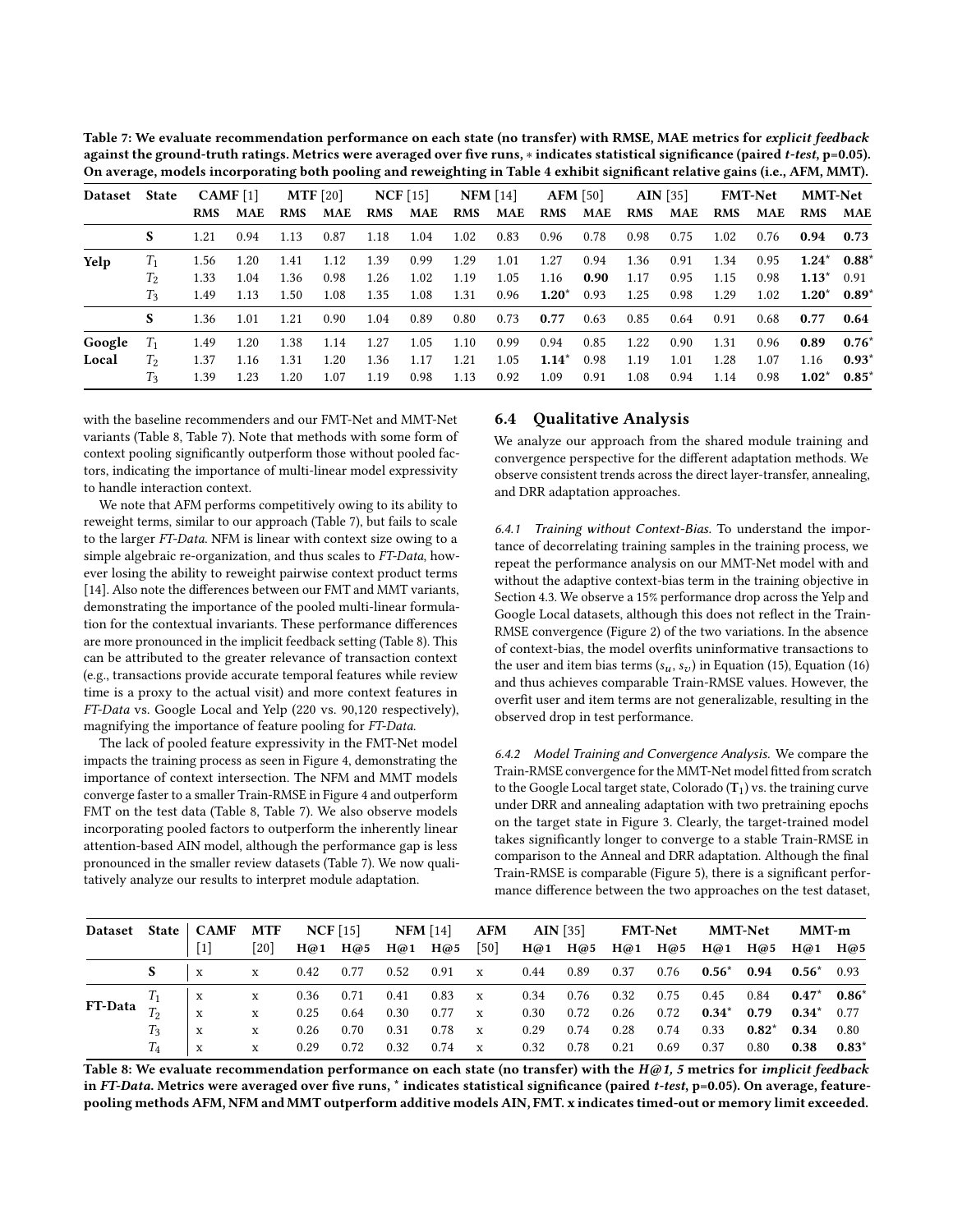<span id="page-8-4"></span>

Figure 2: MMT-Net trained with & without context-bias (Equation [\(11\)](#page-3-1)) on the Google Local source exhibits similar Train-RMSE, but registers > 10% drop in test performance.

as observed in Table [6.](#page-6-1) Training loss convergence alone is not indicative of the final model performance; the target-only training method observes lower Train-RMSE by overfitting to the sparse data. We also compare the Train-RMSE convergence for targettrained models with and without pooled context factors (MMT-Net, NFM vs. FMT-Net) in Figure [4.](#page-8-3) We observe the NFM, MMT-Net models to converge faster to a better optimization minima than FMT-Net. This also reflects in their test performance in Table [8.](#page-7-0)

### 6.5 Scalability and Robustness Analysis

We demonstrate the scalability of meta-transfer with the number of transactions in the target domain in Figure [5](#page-8-2) against training separate models. Our previous observations in Section [6.2](#page-6-3) validate the ability of our approach to scale deeper architectures to a large number of target domains while also enabling a finer resolution for the selection of target domains. Towards tackling incomplete data, we also evaluated the robustness of the shared context layers

<span id="page-8-5"></span>

Figure 3: MMT-Net convergence under target-training vs. Annealing/DRR adaptation after 2 epochs of pretraining on the Google Local Colorado target

<span id="page-8-3"></span>

Figure 4: MMT-Net convergence compared to NFM and FMT-Net on the Google Local Colorado target

<span id="page-8-2"></span>

Figure 5: MMT-Net training duration with and without module transfer vs. target domain interaction volume

by randomly dropping up to 20% of the context features in each interaction at train and test time for both, the source and target states in Table [9.](#page-8-6)

<span id="page-8-6"></span>Table 9: MMT-Net performance degradation was measured by the decrease in H@1 or increase in RMSE, averaged over target states with random context feature dropout

| <b>Context Drop</b> | 5%      | 10%  | 15%  | 20%     |
|---------------------|---------|------|------|---------|
| <b>FT-Data</b>      | $1.1\%$ | 2.6% | 4.1% | $6.0\%$ |
| <b>Google Local</b> | 3.9%    | 4.2% | 7.0% | 8.8%    |
| Yelp                | 1.8%    | 3.2% | 5.4% | 7.3%    |

# 6.6 Limitations and Discussion

We identify a few fundamental limitations of our model. While our approach presents a scalable and effective solution to bridge the weaknesses of gradient-based meta learning and co-clustering via user or item overlaps, contextual invariants do not extend to coldstart users or items. Second, our model does not trivially extend to the case where a significant number of users or items are shared across recommendation domains. We separate the embeddings and learn-to-learn aspect which improves modularity, but prevents direct reuse of representations across domains, since only the transformation layers are shared. Depending on the application, context features could potentially be filtered to enhance social inference and prevent loss of diversity in the generated recommendations.

# 7 CONCLUSION

This paper proposes a novel approach to address the sparsity problem in the cross-domain setting. We leverage the strengths of metatransfer learning, grounded on an expressive context pooling strategy to learn effective invariants. Our approach is highly scalable in the one-to-many setting, incurs minimal costs to accommodate new sparse target domains, and significantly outperforms competing methods in our experimental results. A few interesting future directions include updating representation with streaming data and incorporating knowledge priors on expected behavior patterns (e.g., if we knew what combinations of context are more likely to dictate interactions) to benefit the learned context transformation space.

#### REFERENCES

- <span id="page-8-1"></span>[1] Linas Baltrunas, Bernd Ludwig, and Francesco Ricci. 2011. Matrix factorization techniques for context aware recommendation. In Proceedings of the fifth ACM conference on Recommender systems. ACM, 301–304.
- <span id="page-8-0"></span>Alex Beutel, Paul Covington, Sagar Jain, Can Xu, Jia Li, Vince Gatto, and Ed H Chi. 2018. Latent cross: Making use of context in recurrent recommender systems. In Proceedings of the Eleventh ACM International Conference on Web Search and Data Mining. ACM, 46–54.